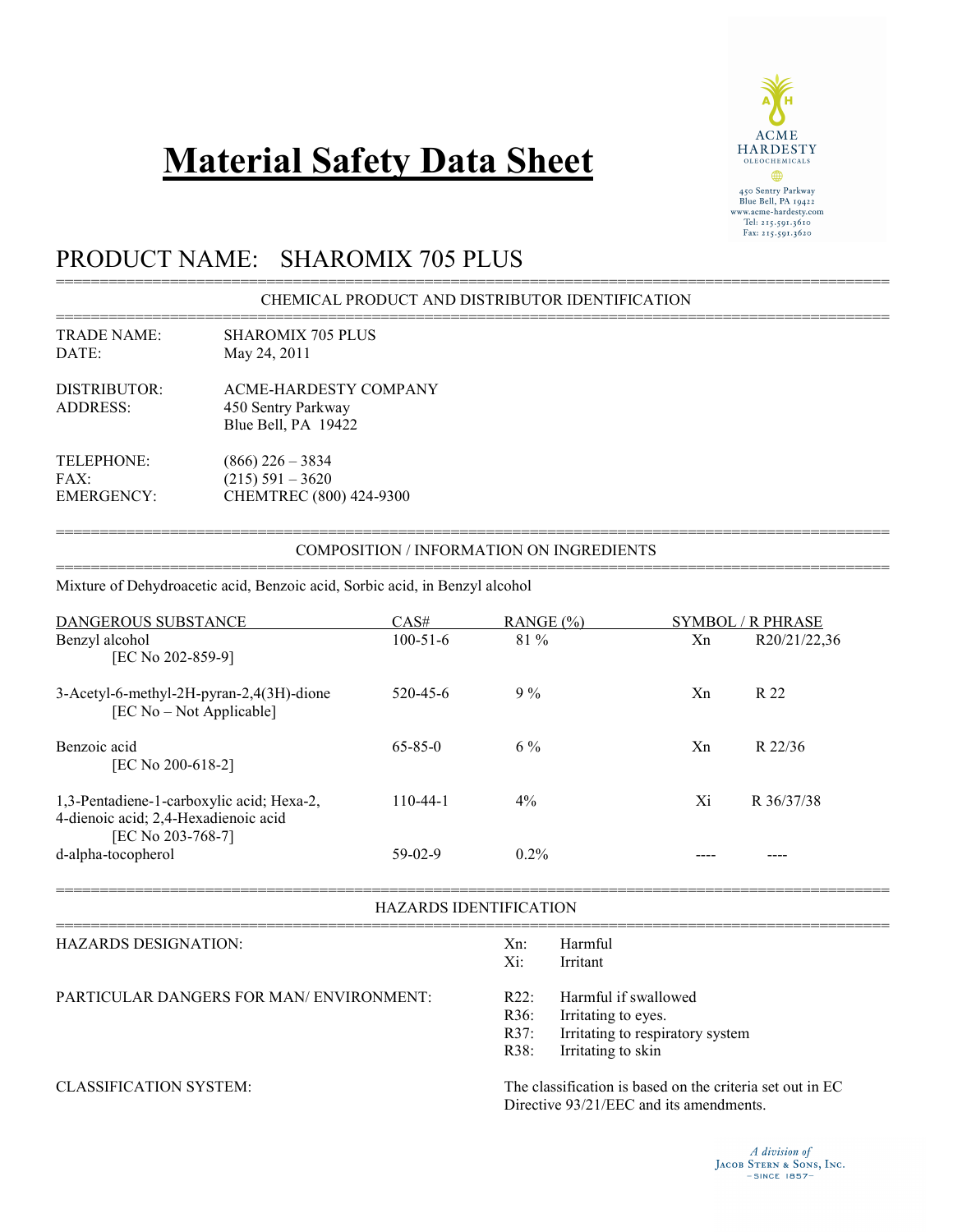| <b>FIRST AID MEASURES</b>   |                                                                                                                                                         |  |  |
|-----------------------------|---------------------------------------------------------------------------------------------------------------------------------------------------------|--|--|
| <b>GENERAL INFORMATION:</b> | Remove contaminated soaked clothing immediately and dispose of safely.                                                                                  |  |  |
| INHALATION:                 | Ensure supply of fresh air. In the event of symptoms refer for medical treatment.                                                                       |  |  |
| <b>SKIN CONTACT:</b>        | Wash off immediately with soap and water for at least 15 minutes.<br>Consult a doctor if skin irritation persists.                                      |  |  |
| EYE CONTACT:                | In case of contact with eyes rinse thoroughly with plenty of water for at least 15 minutes<br>and seek medical advice.                                  |  |  |
| INGESTION:                  | Harmful if ingested, causes irritation<br>Rinse out mouth and give plenty of water to drink.<br>Do not induce vomiting.<br>Summon a doctor immediately. |  |  |
| ADVICE TO DOCTOR/TREATMENT: | Treat symptomatically                                                                                                                                   |  |  |

|                                    | <b>FIRE FIGHTING MEASURES</b>                                                                                                                                                        |  |
|------------------------------------|--------------------------------------------------------------------------------------------------------------------------------------------------------------------------------------|--|
| SUITABLE EXTINGUISHING MEDIA:      | Water spray jet, dry powder, carbon dioxide, foam                                                                                                                                    |  |
| NON-SUITABLE EXTINGUISHING MEDIA:  | Full water jet for safety reasons                                                                                                                                                    |  |
| <b>SPECIAL EXPOSURE HAZARDS:</b>   | Combustible<br>Vapors heavier than air<br>Possibility of formation of expressible mixtures with air<br>Development of hazardous combustion gases or vapors possible in event of fire |  |
| SPECIAL PROTECTIVE EQUIPMENT:      | Use breathing apparatus and wear full protective suit                                                                                                                                |  |
| ADDITIONAL INFORMATION:            | Fire residues and contaminated firefighting water must be disposed of<br>in accordance with the local regulations.                                                                   |  |
| <b>ACCIDENTAL RELEASE MEASURES</b> |                                                                                                                                                                                      |  |

| PERSONAL SAFETY PRECAUTIONS:              | Use breathing apparatus if exposed to vapors/dust/aerosol.<br>Ensure adequate ventilation.<br>Keep away sources of ignition.                                              |
|-------------------------------------------|---------------------------------------------------------------------------------------------------------------------------------------------------------------------------|
| <b>ENVIRONMENTAL PROTECTION MEASURES:</b> | Do not discharge into the drains/surface waters/groundwater.                                                                                                              |
| CLEANING/COLLECTING MEASURES:             | Take up with absorbent material (e.g. sand).<br>Send in suitable containers for recovery or disposal.<br>Dispose of absorbed material in accordance with the regulations. |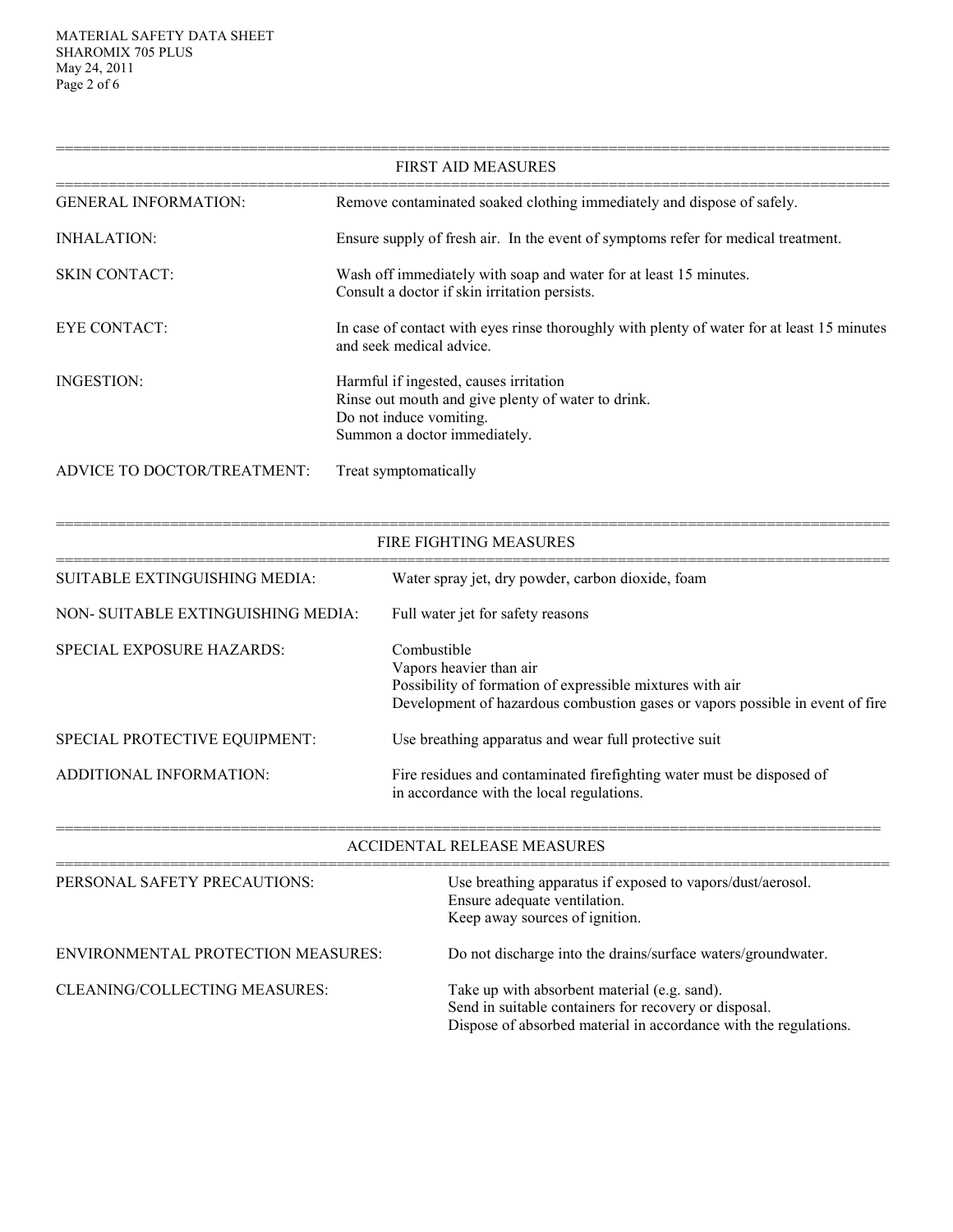### =============================================================================================== HANDLING AND STORAGE =============================================================================================== ADVICE ON SAFE HANDLING: Avoid formation of aerosols. Use solvent-resistant equipment. Use only in well-ventilated areas. FIRE AND EXPLOSION PROTECTION: Keep away from sources of ignition. Take precautionary measures against static discharges. STORAGE ROOMS/VESSELS. REQUIREMENTS: Keep only in original container. Provide acid-resistant and impermeable floor. STORAGE COMPATIBILITY: Do not store with combustible materials. ADDITIONAL STORAGE CONDITIONS INFO: Keep container in a well-ventilated place. Keep container tightly closed. Protect from heat/overheating. =============================================================================================== EXPOSURE CONTROLS / PERSONAL PROTECTION =============================================================================================== ADDITIONAL DESIGN OF TECHNICAL SYSTEMS INFORMATION: No further data

RESPIRATORY PROTECTION: Breathing apparatus in event of aerosol or mist formation. Short term: filter apparatus, FilterP1 HAND PROTECTION: Impervious gloves SPLASH PROTECTION: Disposable nitrile rubber gloves PROLONGED CONTACT: Butyl rubber gloves (>480 min.) EYE PROTECTION: Protective goggles SKIN PROTECTION: Protective clothing GENERAL PROTECTIVE MEASURES: Avoid contact with eyes and skin. Do not inhale gases/vapors/aerosols. HYGIENE MEASURES: Do not eat or drink when working. Clean skin thoroughly after work, apply skin cream. Wash hands before breaks and after work. Use barrier skin cream. Remove soiled or soaked clothing immediately. ===============================================================================================

#### PHYSICAL AND CHEMICAL PROPERTIES

=============================================================================================== FORM: Slightly viscous liquid COLOR: Colorless ODOR: Odorless pH Value: Not applicable MELTING POINT:  $< 0^{\circ}C$ BOILING POINT (Benzyl alcohol): 205 °C FLASH POINT (Benzyl alcohol): 101°C<br>SELF-IGNITION TEMPERATURE: 435°C SELF-IGNITION TEMPERATURE: LOWER EXPLOSION LIMIT: 1.3 ppm UPPER EXPLOSION LIMIT: 13% by vol. COMBUSTIBLE PROPERTIES: Yes VAPOUR PRESSURE, 20°C (Benzyl alcohol): 0.13 mbar DENSITY,  $20^{\circ}$ C (Benzyl alcohol): 1.045 g/cm<sup>3</sup> SOLUBILITY IN WATER (Benzyl alcohol): 40 g/l VISCOSITY: Not available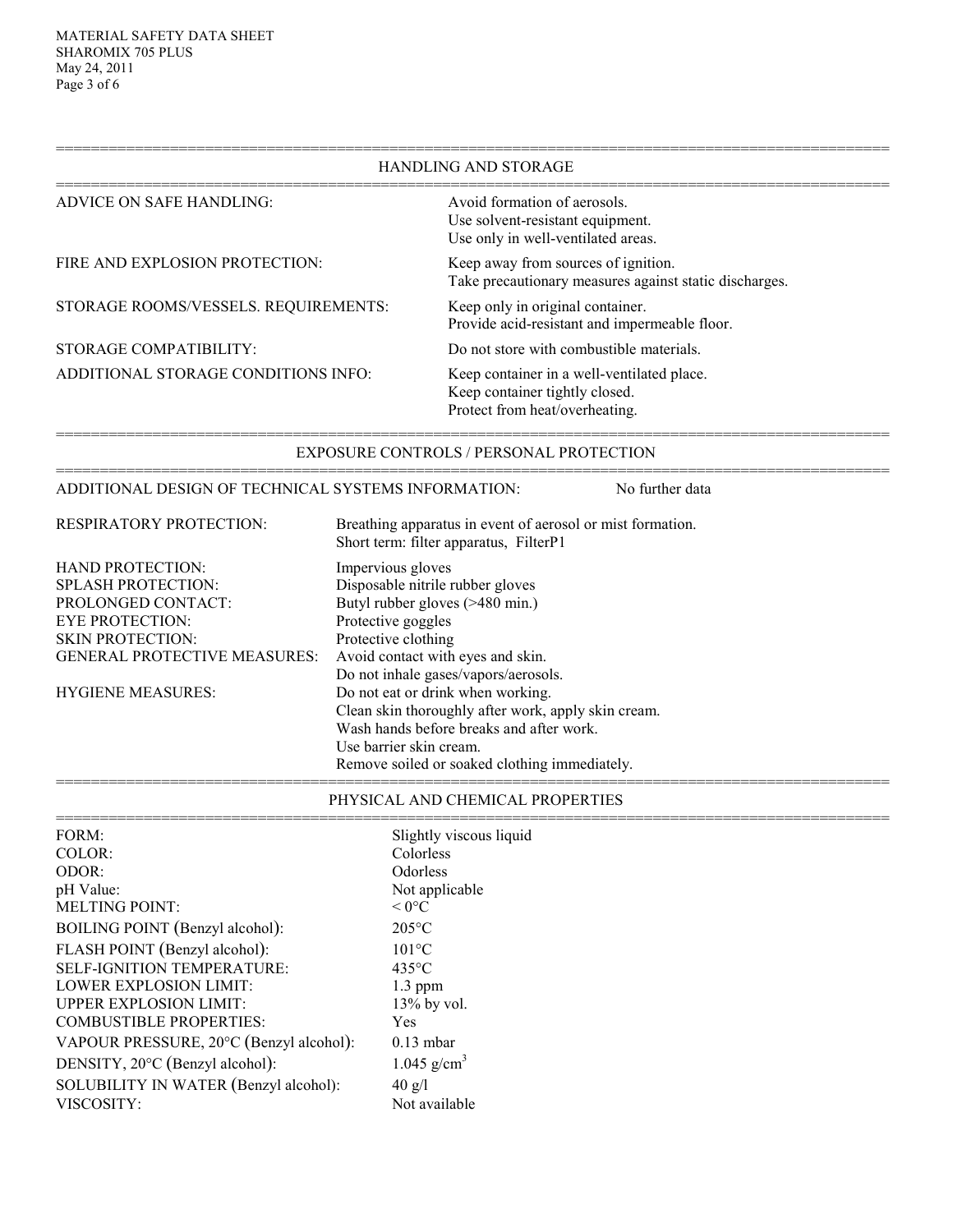#### =============================================================================================== STABILITY AND REACTIVITY ===============================================================================================

## STABILITY:<br>
Stable under normal conditions. Avoid overheating.<br>
Strong oxidizing agents, alkalis, conc. sulfuric acid. HAZARDOUS DECOMPOSITION PRODUCTS: No hazardous decomposition products known.

Strong oxidizing agents, alkalis, conc. sulfuric acid.

#### =============================================================================================== TOXICOLOGICAL INFORMATION

|                                                                           | <b>DIMENSION</b>              | <b>SPECIES</b>                      | <b>VALUE</b>                                           |  |  |
|---------------------------------------------------------------------------|-------------------------------|-------------------------------------|--------------------------------------------------------|--|--|
| <b>ACUTE ORAL TOXICITY</b>                                                |                               |                                     |                                                        |  |  |
| Benzyl alcohol                                                            | LD50                          | Rat                                 | $1230$ mg/kg                                           |  |  |
| <b>ACUTE DERMAL TOXICITY</b>                                              |                               |                                     |                                                        |  |  |
| ACUTE INHALATION TOXICITY                                                 | Mucous irritations            |                                     |                                                        |  |  |
| <b>IRRITANT EFFECT ON SKIN</b>                                            |                               | Irritant, danger of skin absorption |                                                        |  |  |
| <b>IRRITANT EFFECT ON EYE</b><br>Irritant                                 |                               |                                     |                                                        |  |  |
| <b>SENSITIZATION</b><br>N <sub>0</sub>                                    |                               |                                     |                                                        |  |  |
| <b>SUB-ACUTE TOXICITY</b><br>N <sub>0</sub>                               |                               |                                     |                                                        |  |  |
| <b>CHRONIC TOXICITY:</b><br>Damage of the heart                           |                               |                                     |                                                        |  |  |
| <b>SUB-CHRONIC TOXICITY</b>                                               |                               |                                     |                                                        |  |  |
| <b>MUTAGENICITY</b>                                                       | N <sub>0</sub>                |                                     |                                                        |  |  |
| <b>CARCINOGENICITY</b>                                                    | N <sub>0</sub>                |                                     |                                                        |  |  |
| REPRODUCTION TOXICITY<br>N <sub>0</sub>                                   |                               |                                     |                                                        |  |  |
|                                                                           | <b>ECOLOGICAL INFORMATION</b> |                                     |                                                        |  |  |
| ELIMINATION INFORMATION (Biodegradability and bioaccumulation potential): |                               |                                     | The log K <sub>ow</sub> values of 1.1 (Benzyl Alcohol) |  |  |
| Degradability according to law of wash and cleansing agent (WRMG):        |                               |                                     | Not applicable                                         |  |  |
| <b>DEILLUIOD IN ENRUDONNENTE COMBA DEMENTE (DEMENTA AL COHOL).</b>        |                               |                                     |                                                        |  |  |

|                       | BEHAVIOR IN ENVIRONMENT COMPARTMENTS (BENZYL ALCOHOL): |
|-----------------------|--------------------------------------------------------|
| <b>FISH TOXICITY:</b> | Lidus LC50: $646 \text{ mg/L}$                         |
| DAPHNIA TOXICITY:     | Daphina magna EC50:55 mg/L                             |
| ALGAE TOXICITY:       | Sc.quadricauda EC50:640mg/L/96h                        |

BACTERIA TOXICITY: Ps.pudita EC50:658mg/L<br>BEHAVIOR IN SEWAGE PLANT: Not applicable BEHAVIOR IN SEWAGE PLANT:

ADDITIONAL ECOLOGICAL INFORMATION: Chemical oxygen demand (COD)

Biochemical oxygen demand (BOD5) AOX-indication:

The product does not contain substances, which can influence the AOX of waste water.

HEAVY METALS/ COMPOUNDS CONTAINED PER EC GUIDELINE NO. 76/464 EC: Due to its formulation, the product

does not contain heavy metals.

FURTHER INFORMATION: Do not allow entering waters, waste water or soil.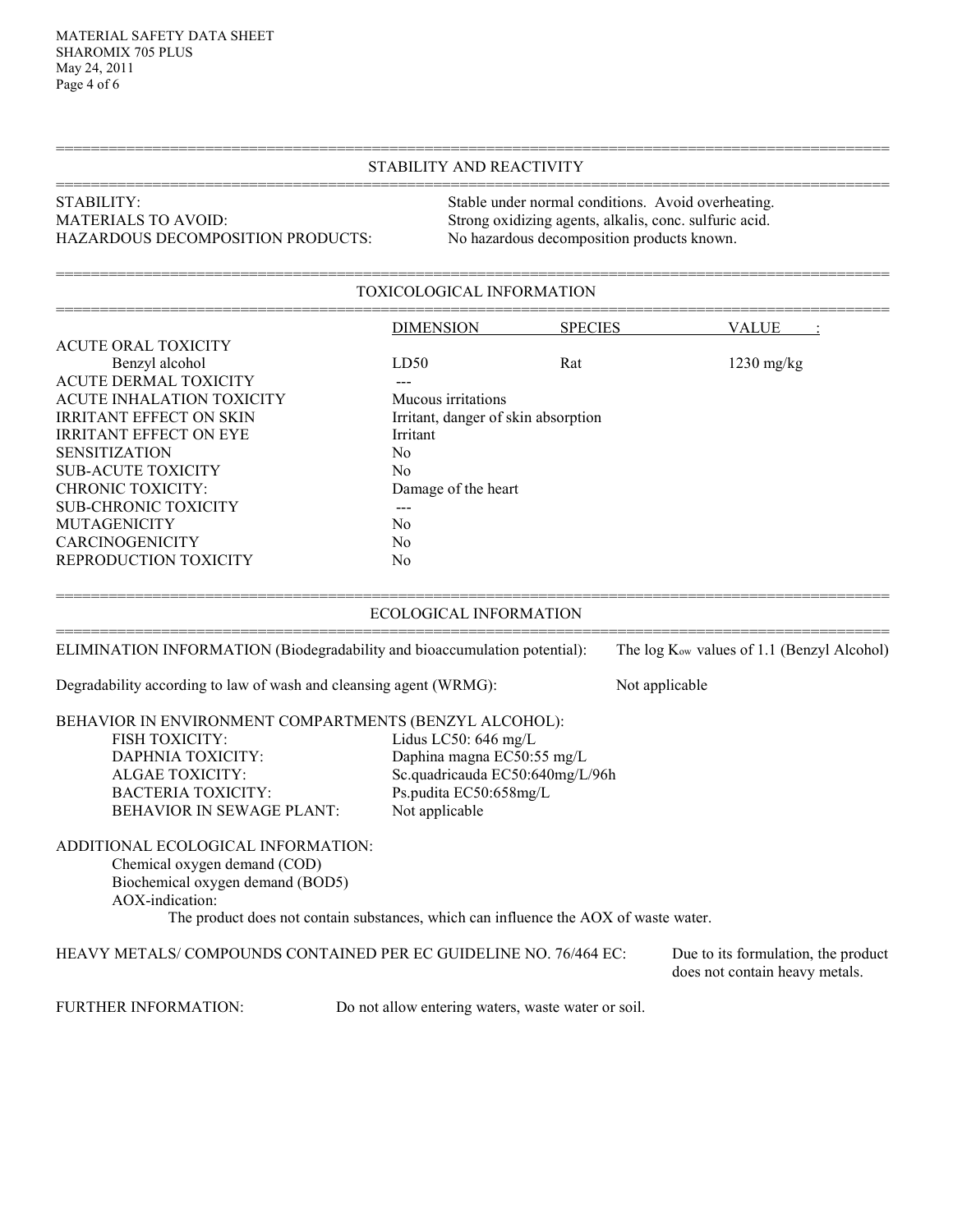|                                                                                                                                                                                                                                                |                                                    |                                                                                                                                                               |                                                                                                                                                      | DISPOSAL CONSIDERATIONS                                                                                      |  |  |
|------------------------------------------------------------------------------------------------------------------------------------------------------------------------------------------------------------------------------------------------|----------------------------------------------------|---------------------------------------------------------------------------------------------------------------------------------------------------------------|------------------------------------------------------------------------------------------------------------------------------------------------------|--------------------------------------------------------------------------------------------------------------|--|--|
| DISPOSAL/PRODUCT:                                                                                                                                                                                                                              |                                                    |                                                                                                                                                               | For recycling, contact manufacturer<br>Product must be disposed of according to local regulations pertaining to the disposal of<br>hazardous waste   |                                                                                                              |  |  |
| EUROPEAN WASTE CATALOGUE:<br>16<br>1603<br>16 03 06                                                                                                                                                                                            |                                                    |                                                                                                                                                               | wastes not otherwise specified in the list<br>off-specification batches and unused products<br>organic wastes other then those mentioned in 16 03 05 |                                                                                                              |  |  |
| DISPOSAL/CONTAMINATED PKG:<br>cleansing may be taken for reuse                                                                                                                                                                                 |                                                    |                                                                                                                                                               |                                                                                                                                                      | Contaminated packaging should be emptied as far as possible and after appropriate                            |  |  |
|                                                                                                                                                                                                                                                |                                                    |                                                                                                                                                               |                                                                                                                                                      | TRANSPORT INFORMATION                                                                                        |  |  |
| LAND TRANSPORT ADR/RID (cross-border domestic):<br>Class/Division/Group:<br>$UN-No.$ :<br>Description                                                                                                                                          |                                                    |                                                                                                                                                               |                                                                                                                                                      | No dangerous good                                                                                            |  |  |
| <b>INLAND WATERWAYS TRANSPORT/REMARKS</b><br>MARINE TRANSPORT/IMDG-CODE<br>Class:<br>$UN-No$<br>Packing Group<br>EmS Number:<br>MFAG:<br>Marine Pollutant:<br>Proper shipping name<br>AIR TRANSPORT/ICAO AND IATA-DGR<br>Class:<br>UN-/ID No.: |                                                    |                                                                                                                                                               |                                                                                                                                                      | No dangerous good<br>No dangerous good                                                                       |  |  |
| Packing group<br>Proper shipping name                                                                                                                                                                                                          |                                                    |                                                                                                                                                               |                                                                                                                                                      |                                                                                                              |  |  |
|                                                                                                                                                                                                                                                |                                                    |                                                                                                                                                               |                                                                                                                                                      | REGULATORY INFORMATION                                                                                       |  |  |
|                                                                                                                                                                                                                                                |                                                    | CODE LETTER/HAZARD DESIGNATION:                                                                                                                               |                                                                                                                                                      | CLASSIFIED& LABELED IN ACCORDANCE WITH EC DIRECTIVES/ORDINANCE ON HAZARDOUS MATERIALS (CHIP):<br>Xn: Harmful |  |  |
| HAZARD DETERMINING COMPONENTS OF LABELING:                                                                                                                                                                                                     |                                                    |                                                                                                                                                               |                                                                                                                                                      | Benzyl Alcohol                                                                                               |  |  |
| <b>RISK PHRASES:</b>                                                                                                                                                                                                                           | $R20$ :<br>$R21$ :<br>R22:<br>R36:<br>R37:<br>R38: | Harmful by inhalation<br>Harmful in contact with skin<br>Harmful if swallowed<br>Irritating to eyes<br>Irritating to respiratory system<br>Irritating to skin |                                                                                                                                                      |                                                                                                              |  |  |
| <b>SAFETY PHRASES:</b>                                                                                                                                                                                                                         | S26:                                               |                                                                                                                                                               |                                                                                                                                                      | In case of contact with eyes, rinse immediately with plenty of water and seek medical advice.                |  |  |
| CONTROL OF MAJOR ACCIDENT HAZARDS (COMAH):                                                                                                                                                                                                     |                                                    |                                                                                                                                                               |                                                                                                                                                      | Not listed in COMAH                                                                                          |  |  |
| <b>WATER HAZARD CLASS:</b>                                                                                                                                                                                                                     |                                                    |                                                                                                                                                               | WGK 1                                                                                                                                                |                                                                                                              |  |  |